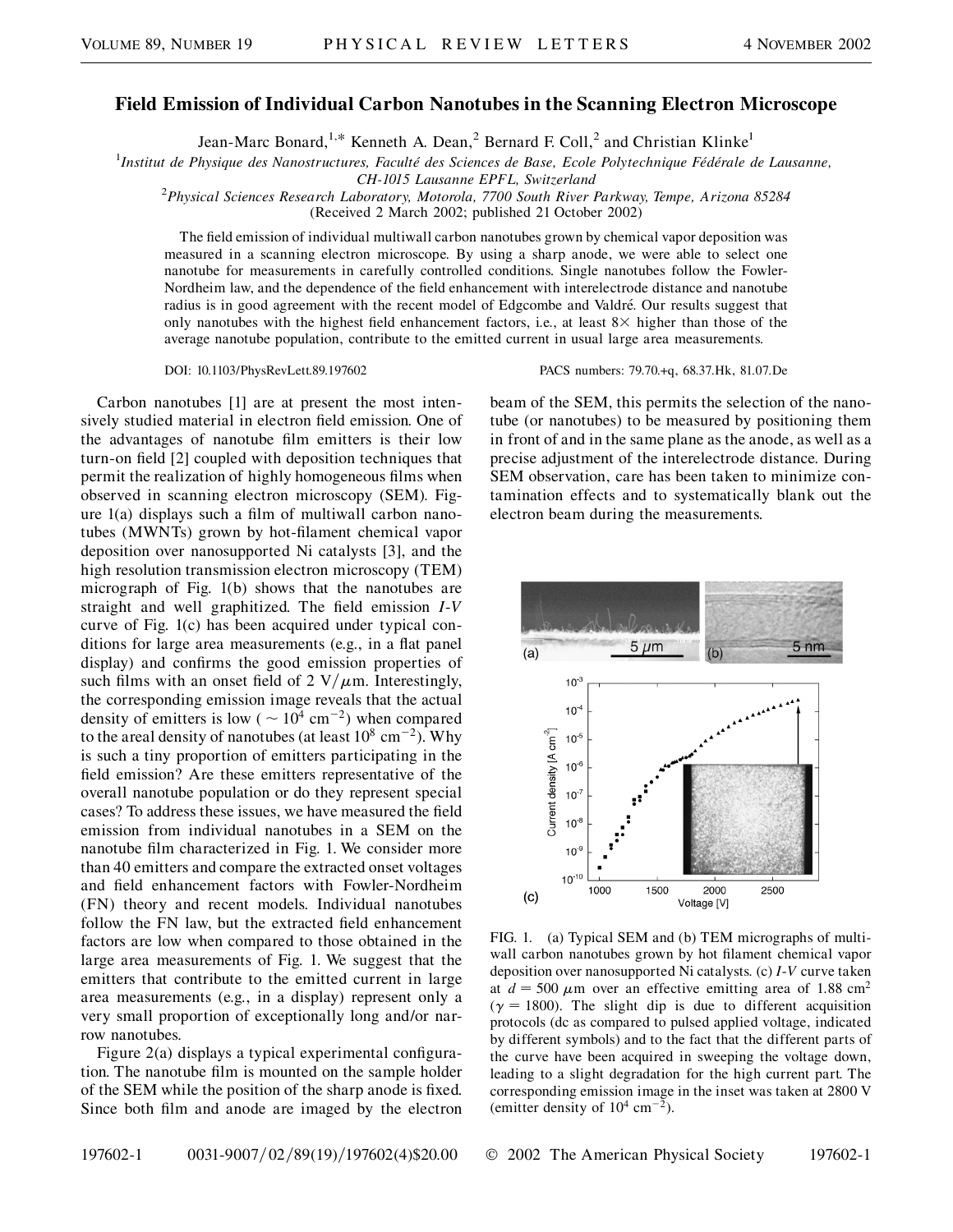

FIG. 2. (a) SEM micrograph of a nanotube of length  $h = 1.4 \mu m$  and radius  $r = 7.5 \text{ nm}$  with the sharp anode positioned at a distance  $d = 2.65 \mu \text{m}$ . (b) Corresponding *I-V* curve with the best fit to the FN law ( $\gamma = 90 \pm 15$ ;  $A = 5 \times 10^{-16}$  m<sup>2</sup>) in the dotted line. The FN plot is given in the inset.

A typical *I*-*V* curve for the nanotube of Fig. 2(a) is shown in Fig. 2(b) [4]. A field emitted current is detected from 91 Von, and increases then monotonically with the voltage with a strong saturation around 150 V. No significant differences were detected when the voltage was ramped up or down. These characteristics are comparable to other measurements on individual nanotubes by scanning anode field emission microscopy [5,6], where a sharp tip is scanned over the film at a constant height of a few  $\mu$ m (but where the emitters cannot be simultaneously imaged, making a direct comparison between the dimensions of the emitter and its field emission properties more difficult).

The most surprising result of Fig. 2 is probably the high voltage needed for emission. The onset voltage (voltage needed to extract a current of 1 nA) of 115 V is only  $16\times$ smaller than the voltage necessary to extract  $\sim$  1 nA from each emitter of the large area measurements of Fig. 1 (1950 V for a current density of 10  $\mu$ A cm<sup>-2</sup>), while the distance between the substrate and the anode is  $190\times$ smaller. Given the fact that only one long nanotube is measured, one would expect a far lower field. How can these relatively high values be explained?

We use the FN law [7], which has proven useful in describing field emission from carbon-based electron emitters [5], to interpret the above measurements. The FN law gives a relation between the emitted current *I* [A] and the local field at the emitter surface  $F[V/m]$ .  $F$  is usually related to the applied voltage *V* as  $F = \gamma V/d$ , where  $d$  is the interelectrode distance and  $\gamma$  quantifies the ability of the emitter to amplify the applied field  $V/d$  and is named the field enhancement factor. In this frame, the FN law (with image charge correction) is written as [7,8]

$$
I = A \frac{1.5 \times 10^{-6}}{\phi} \left(\frac{V}{d}\right)^2 \gamma^2 \exp\left(\frac{10.4}{\sqrt{\phi}}\right)
$$

$$
\times \exp\left(-\frac{6.44 \times 10^9 \phi^{1.5} d}{\gamma V}\right), \tag{1}
$$

where *A* has the dimension of an area  $[m^2]$  and  $\phi$  is the work function in [eV]. Equation (1) shows that, for typical values encountered in carbon-based film emitters  $(A = 10^{-14 \pm 1} \text{ m}^2, \ \phi = 4.9 \pm 0.1 \text{ eV}$  [5]), one obtains a current of  $I = 1$  nA at  $F = 3.3 \pm 0.4$  V/nm.

The easiest way to determine A and  $\gamma$  from the measurements is to trace a FN plot, i.e., to plot  $ln(I/V^2)$  versus  $1/V$ . The *I*-*V* curve should appear as a linear function with a slope  $(-6.44 \times 10^9 \phi^{1.5} d/\gamma)$  that depends on *d*,  $\phi$ , and  $\gamma$ . Since *d* is known from the experimental configuration,  $\gamma$  can be determined by taking a reasonable value for  $\phi$  (e.g., 5 eV for carbon-based emitters [5]).

The FN plot for the measurement presented in Fig. 2(b) shows that the FN law describes well the field emission from single nanotubes. The FN plot yields a straight line at low currents on every measured nanotube, but deviations were systematically observed at higher currents [9]. The field enhancement factor obtained from the FN plot is  $\gamma = 90 \pm 15$ : The local field obtained with this value is also given in the upper scale of Fig. 2(b) and is in the expected range as we obtain 1 nA at 3.8  $V/mm$ .

From the large area measurement of Fig. 1, we obtain a field enhancement factor of  $\gamma = 1800$  over an area of 1.88 cm<sup>2</sup> at  $d = 500 \mu$ m, and the voltage needed to extract 1 nA per emitter (10  $\mu$ A cm<sup>-2</sup>) is ~1950 V. For the individual tubes measured in this study, the onset voltage needed for emission is high (between 47 and 185 V), but the field enhancement we deduce from the measurements is quite low (30  $\leq \gamma \leq 260$ ). However, the obtained values seem reasonable, since the local fields at the onset of emission are comparable (typically 4 V/nm for the individual tubes as on Fig. 2 and  $6 \text{ V/nm}$  for the film on Fig. 1). While the agreement is encouraging, we have to keep in mind that the field (and, hence, the emitted current) estimated in the two configurations cannot be directly correlated as the emitter density is not exactly known and varies with the emitted current. On the other hand,  $\gamma$  does not depend on the emitter density and can be directly used for comparing single emitters and emitter arrays.

We therefore need a reliable model to estimate the field enhancement factor. For a cylinder of height *h* terminated by a half-sphere of radius *r*, Edgcombe and Valdré have recently shown from detailed simulations that  $\gamma_0 =$  $1.2 \times (2.5 + \frac{h}{r})^{0.9}$  [10]. Furthermore,  $\gamma$  will increase significantly when the gap between the emitter apex and the counterelectrode becomes small (i.e., for  $d \leq 1.25h$ ) [11]. From Fig. 6 of Ref. [11], we obtain by fitting that  $\gamma = \gamma_0 \times [1 + 0.013 \times \left(\frac{d-h}{d}\right)^{-1} - 0.033 \times \left(\frac{d-h}{d}\right)].$  We use, hence, in the following,

$$
\gamma = 1.2\left(2.5 + \frac{h}{r}\right)^{0.9} \left[1 + 0.013\left(\frac{d-h}{d}\right)^{-1} - 0.033\left(\frac{d-h}{d}\right)\right].
$$
 (2)

We do not take into account the shape of the anode when we determine  $\gamma$ , but simulations indicate that the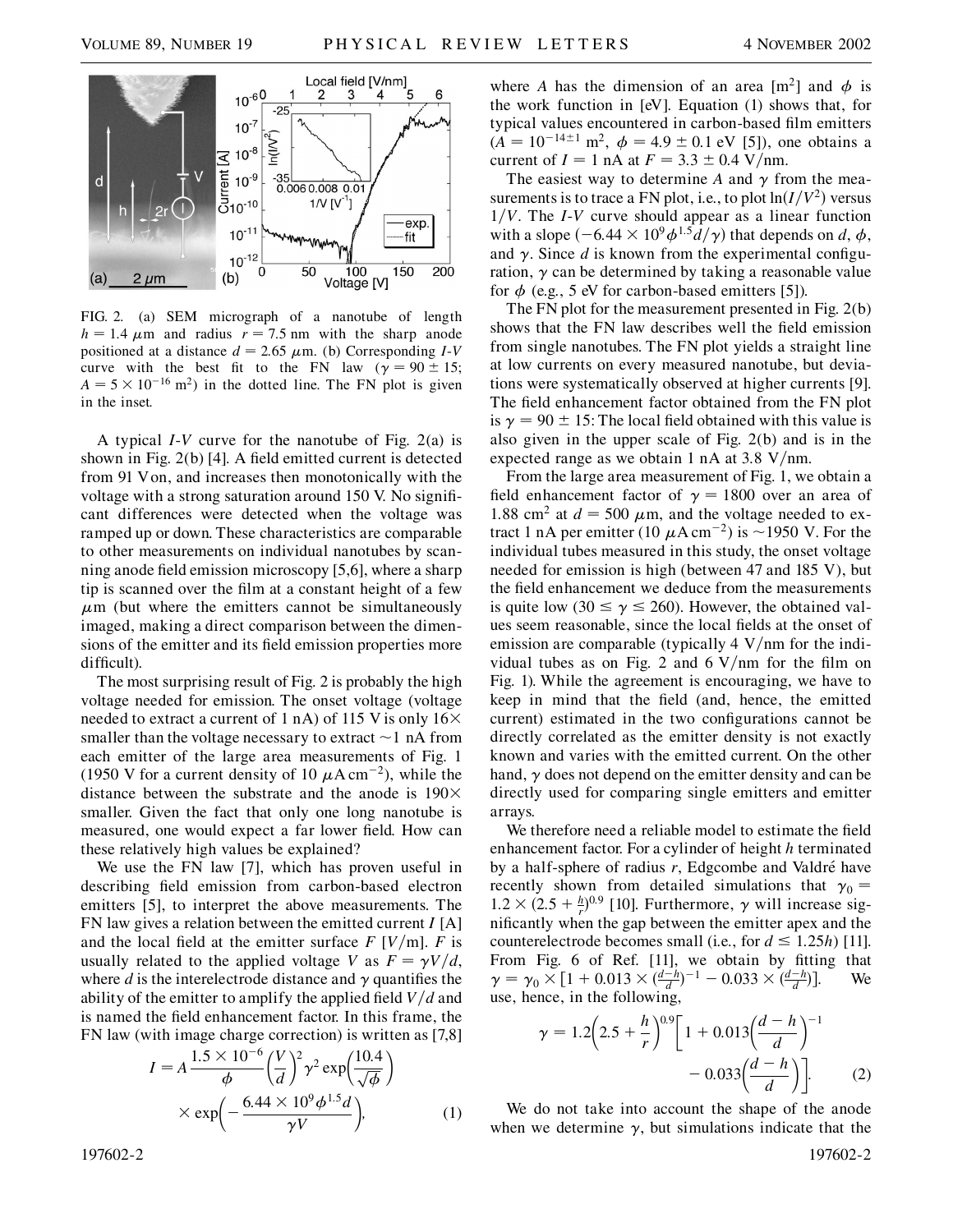shape of the anode does not have a significant influence on the obtained value of  $\gamma$ , as the radius of curvature of the nanotube is much smaller than that of the anode.

We show in Fig. 3 the observed variation of  $\gamma$  and onset voltage (1 nA of emitted current) with  $d - h$  for an individual nanotube, along with the dependences predicted by Eq. (2) (the measured values of  $\gamma$  are higher than predicted by a factor of 2, which we discuss below). The increase of  $\gamma$  at low  $d - h$  is well reproduced by the model, and shows that  $\gamma$  levels off when  $\frac{d-h}{d} \ge 0.2$ , i.e., when  $d \geq 1.25h$ .

The value of  $\gamma$  predicted by Fig. 3 at *d* typical for large area measurements ( $\sim$  230 for this tube, and in the range 30–240 for the 40 nanotubes we measured) are far lower than the one obtained from Fig. 1 ( $\gamma$  = 1800), leading to onset voltages that are far higher. To further underline that fact, we present in Fig. 4(a) *I*-*V* curves of a MWNT and a single-wall nanotube (SWNT) rope (acquired on a film prepared from commercial laser ablation material) of comparable length acquired at similar *d*. The onset voltage is lower by a factor 6 for the SWNTs, while  $\gamma = 515$ for the SWNTs as compared to 100 for the MWNT. The latter difference cannot be due to the slight difference in  $\frac{d-h}{d}$  between the two measurements, and is, hence, due only to the difference in emitter radius. In fact, the difference in  $\gamma$  suggests that  $r = 1.6$  nm for the SWNT rope, which is entirely in the expected range. We use again Eq. (2) in Fig. 4(b) to extrapolate  $\gamma$  and onset voltages to large *d*, and see that the difference between the two emitters persists at distances comparable to the one used in Fig. 1. We note also that the values of  $\gamma$  (and onset voltage) at large *d* remain far lower (respectively higher) than the ones obtained from Fig. 1 (indicated by squares in Fig. 3).



FIG. 3.  $\gamma$  (derived from the FN plots, circles) and onset voltage (1 nA, squares) as a function of  $d - h$  for a nanotube of  $h = 3.2 \mu m$  length and  $r = 17 \text{ nm}$  radius. The dotted lines give the dependence of both parameters as predicted by Eq. (2), taking  $\gamma = 230$  at large *d* and  $F = 3.2 \text{ V/mm}$  for the field needed to extract 1 nA.

197602-3 197602-3

This suggests strongly that the  $\gamma$  of the emitters in large area measurements are even higher than for the SWNTs of Fig. 4. We argue therefore that field emission is a very selective process with a highly nonlinear behavior, which implies that only a small proportion of emitters (those with the highest  $\gamma$  [5]) contribute to the current when a large area is sampled. The emitting tubes will



FIG. 4. (a) *I*-*V* curves acquired on a SWNT rope  $(h = 1.6 \mu \text{m}, d = 2.13 \mu \text{m})$  and on a MWNT  $(h = 1.7 \mu \text{m},$  $d = 2.35 \mu \text{m}$ ,  $r = 8 \text{ nm}$ , shown in the inset). (b) Dependence of  $\gamma$  (lower graph) and onset voltage (upper graph) as a function of  $d - h$  as predicted by Eq. (2) for the two emitters (SWNTs: plain lines; MWNT: dotted lines) with the measured values shown by circles. The squares indicate the values extracted from the large area measurements of Fig. 1. (c) Predicted versus measured field enhancement factor for the 40 emitters considered in this study.